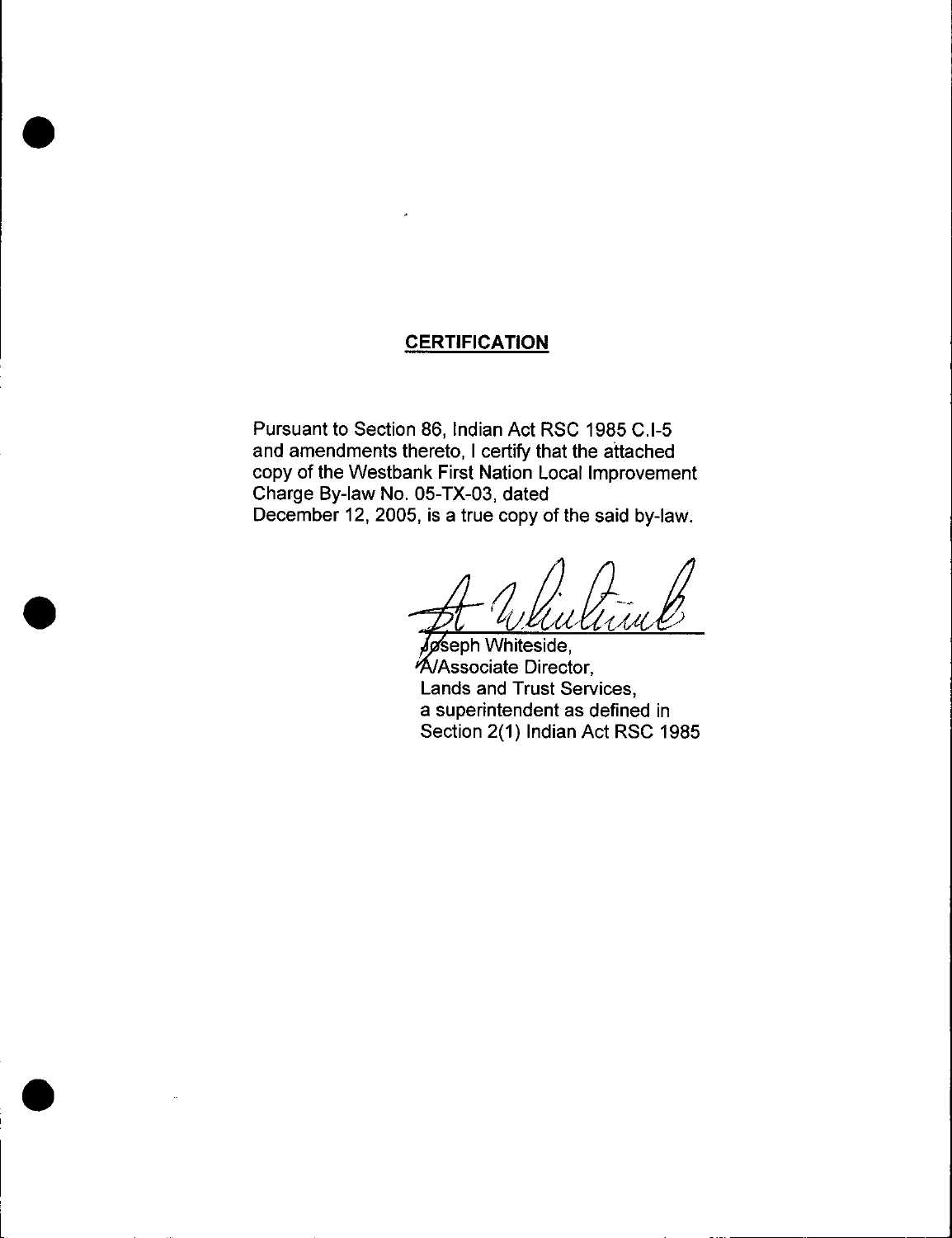

Indian and Northern Affaires indiennes<br>Affairs Canada et du Nord Canada

et du Nord Canada

Deputy Minister Sous-ministre

Ottawa, Canada K1A OH4

On behalf of the Minister of Indian Affairs and Northern Development, I HEREBY APPROVE, pursuant to section 83 of the Indian Act, the following by -law made by the Westbank First Nation, in the Province of British Columbia, at a meeting held on the 12th day of December 2005.

Westbank First Nation Local Improvement Charge By-law No. 05-TX-03

Him

Dated at Ottawa, Ontario this  $2 \lambda$  day of  $\sqrt{2}$ ecembe. 2005.

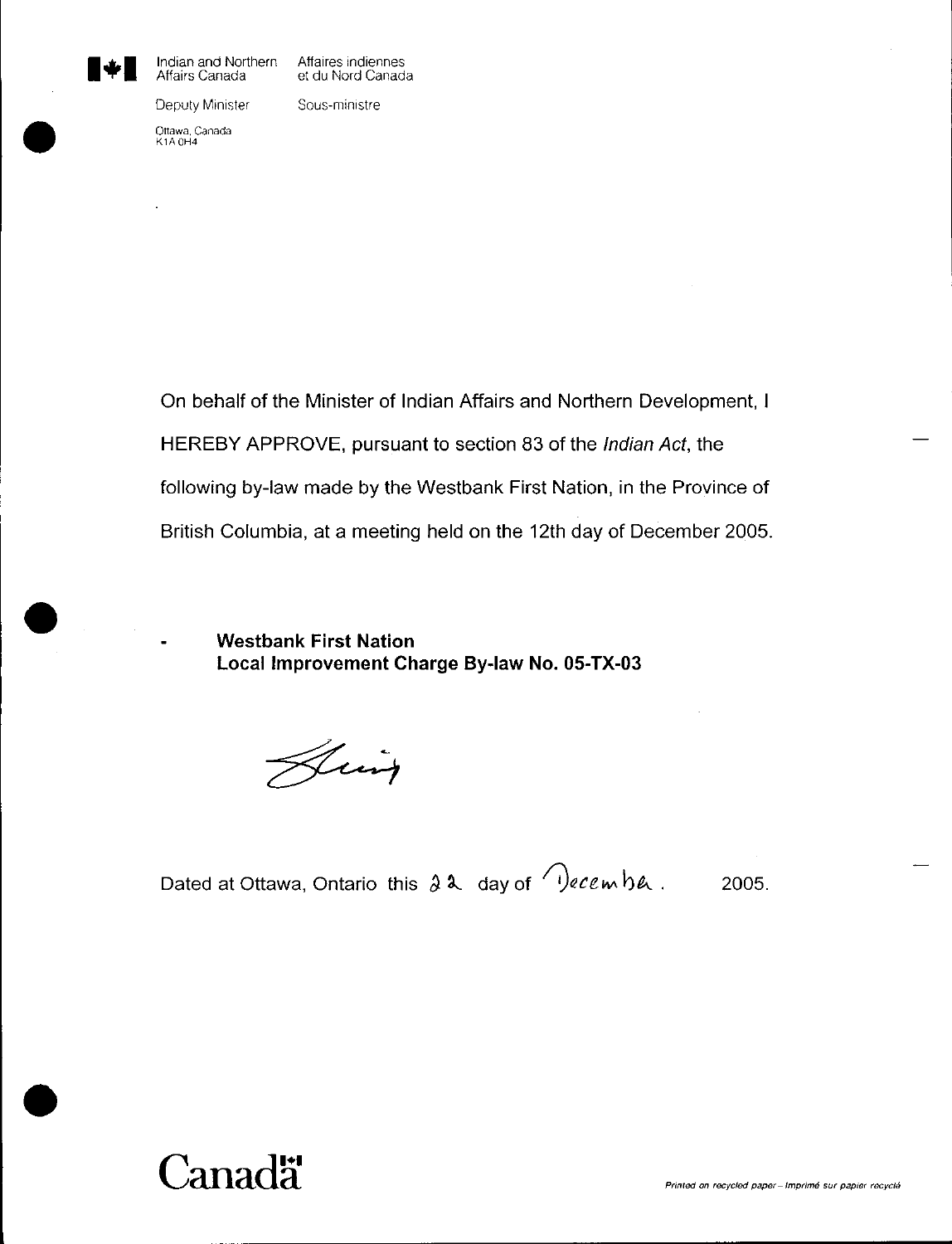### WESTBANK FIRST NATION TSINSTIKEPTUM IR #10 LOCAL IMPROVEMENT CHARGE BYLAW NO. 05-TX-03

A bylaw to impose <sup>a</sup> Local Improvement Charge for the Lakeridge Sanitary Sewer System on Tsinstikeptum Indian Reserve No. 10.

WHEREAS: pursuant to Section 83(1) of the *Indian Act* and the Westbank First Nation's inherent right of self-government, the Westbank First Nation has enacted the *Westbank First Nation Property Taxation* of self-government, the Westbank First Na<br>By-law 95-TX-08 (the "Taxation Bylaw");

AND WHEREAS: pursuant to section 59(1) of the Taxation Bylaw, Westbank First Nation may impose a local improvements charge;

AND WHEREAS: pursuant to section 61(2) public meetings were held on March 12, 2003, June 23, 2003, September 25, 2003 and October 23, 2003 to consider representations;

AND WHEREAS: the Westbank First Nation has constructed the Lakeridge Sanitary Sewer System on Tsinstikeptum Indian Reserve No. 10 (the "Lakeridge Sanitary Sewer System ") and has deemed it necessary to impose <sup>a</sup> local improvement charge against all real property capable of being connected to the Lakeridge Sanitary Sewer System, whether or not the land or real property is connected to that system (the "Lakeridge Sanitary Sewerage Area").

Now THEREFORE the Council of Westbank First Nation hereby enacts the following bylaw:

- 1. A special assessment is authorized and shall be charged against all lands shown in the special assessment roll (identified as schedule "A" attached to and forming part of this bylaw) as follows:
	- (a) On a prepayment basis, \$9,537.86 per dwelling unit shall be assessed in Lakeridge General. Where the charges are not prepaid, equal annual instalments in the amount of \$780.00 shall be added to and form part of the taxes on the said lands in each year for <sup>a</sup> period of <sup>20</sup> years commencing in the year 2006.
	- (b) On a prepayment basis, \$3,443.85 per dwelling unit shall be assessed in Lakeridge Tomat. Where the charges are not prepaid, equal annual instalments in the amount of \$282.00 shall be added to and form part of the taxes on the said lands in each year for a period of 20 years commencing in the year 2006.
	- (c) On a prepayment basis, \$2,979.61 per dwelling unit shall be assessed in Lakeridge Bayview Court Communal. where the charges are not prepaid, equal annual instalments in the amount of \$244.00 shall be added to and form part of the taxes on the said lands in each year for a period of 20 years commencing in the year 2006.
- 2. The amounts fixed above that are not prepaid include interest at the rate of 5.1 per cent per annum.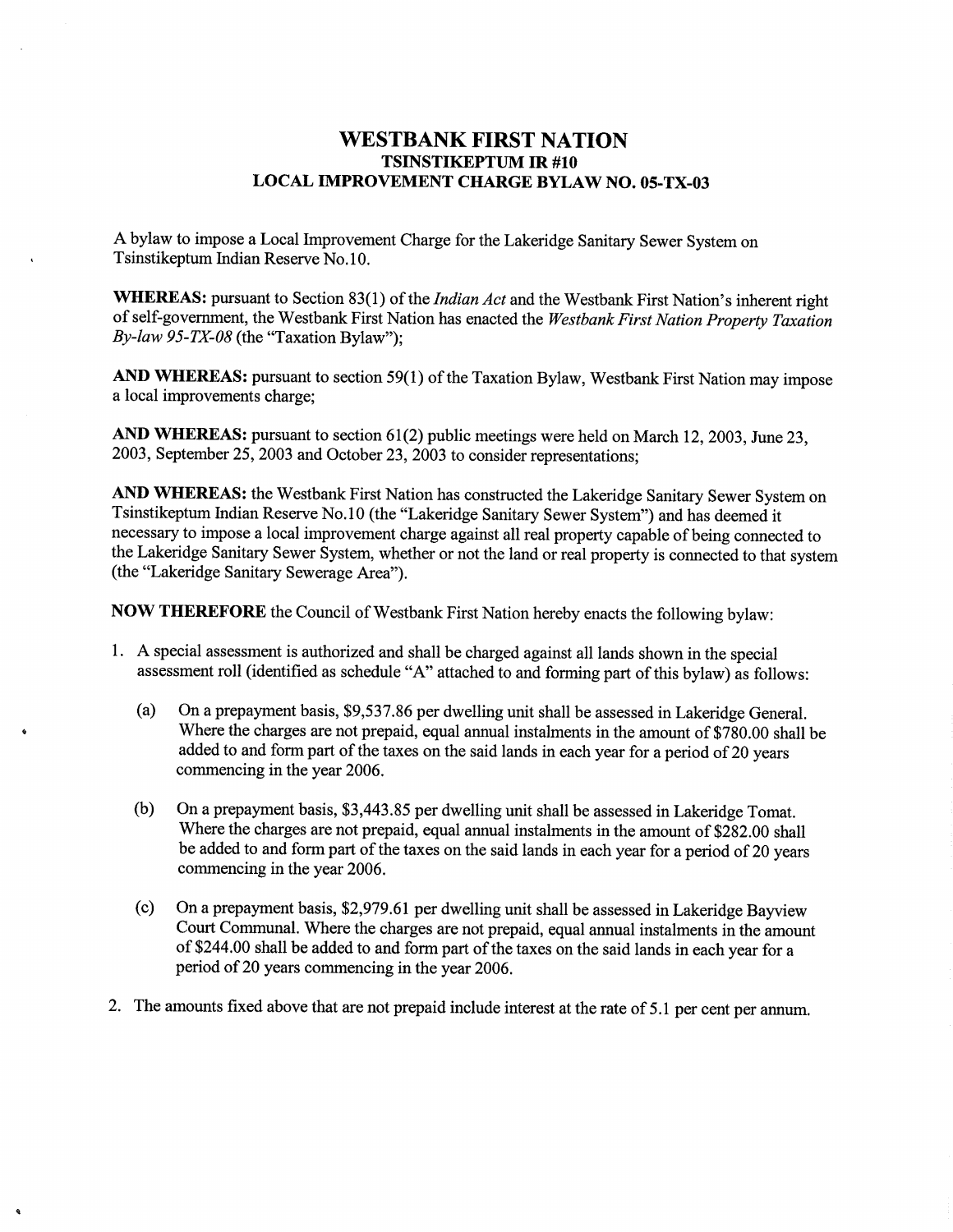- 3. The Local Improvement charge imposed by this bylaw shall commence in 2006 and continue up to and including 2025, provided that persons whose properties are subject to the local improvement charge under this bylaw may commute that charge in accordance with section 59(5) of the Taxation Bylaw.
- 4. The Surveyor of Taxes shall act as the assessor in respect of appeals of the charges imposed under this bylaw.
- 5. This Bylaw comes into full force and effect upon approval by the Minister of Indian Affairs and Northern Development.

### BE IT HEREBY RESOLVED AND AGREED:

That this Bylaw, entitled the Westbank First Nation Property Taxation Bylaw No 05-TX-03 being read for the first, and third and final time by the Council of the Westbank First Nation held at duly convened meetings.

 $1<sup>st</sup>$  Reading I" Reading<br>Kelowna, British Columbia, this  $\mathcal{O} \nrightarrow \mathcal{H}$  day of  $\mathcal{A}_{\mathcal{M} \mathcal{A} \mathcal{M}}$  2005.  $2<sup>nd</sup>$  Reading Exempt from second reading as per section 60.9 of Westbank First Nation Constitution pertaining to enactment of a Local Revenue Law.  $3<sup>rd</sup>$  Reading Kelowna, British Columbia, this  $12^{th}$  day of December, 2005

Chief Robert Louie

Councillor Mickey Werstuik

Councillor Michael De Guevara

Councillor Brian Eli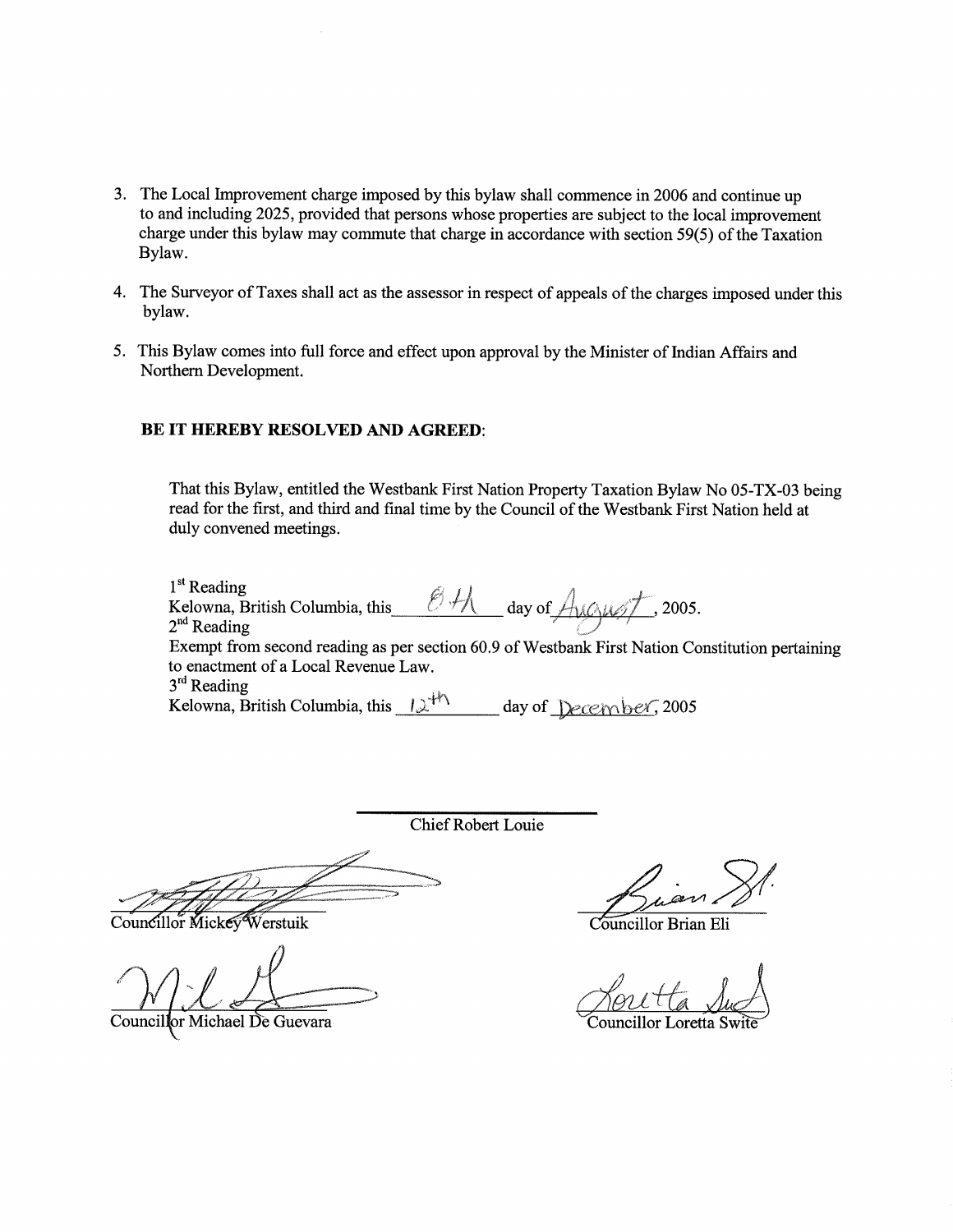# SCHEDULE "A" BYLAW 05-TX-03 LOCAL IMPROVEMENT CHARGES SPECIAL ASSESSMENT ROLL WESTBANK FIRST NATION

|            | Jur_Num   Roll_Num | <b>Property_Address</b>                |
|------------|--------------------|----------------------------------------|
| 194        | 26400.050          | 2197 TOMAT AVE                         |
| 194        | 26400.052          | 2193 TOMAT AVE                         |
| 194        | 26400.054          | 2191 TOMAT AVE                         |
| 194        | 26400.056          | 2189 TOMAT AVE                         |
| 194        | 26400.058          | 2187 TOMAT AVE                         |
| 194        | 26400.060          | 2185 TOMAT AVE                         |
| 194        | 26400.062          | 2181 TOMAT AVE                         |
| 194        | 26400.064          | 2177 TOMAT AVE                         |
| 194        | 26400.066          | 2173 TOMAT AVE                         |
| 194        | 26400.068          | 2169 TOMAT AVE                         |
| 194        | 26400.070          | 2165 TOMAT AVE                         |
| 194        | 26400.072          | 2159 TOMAT AVE                         |
| 194        | 26400.074          | 2155 TOMAT AVE                         |
| 194        | 26400.076          | 2151 TOMAT AVE                         |
| 194        | 26400.078          | 2147 TOMAT AVE                         |
| 194        | 26400.080          | 2143 TOMAT AVE                         |
| 194        | 26400.086          | 2125 TOMAT AVE                         |
| 194        | 26400.088          | 2119 TOMAT AVE                         |
| 194        | 26400.090          | 2113 TOMAT AVE                         |
| 194        | 26400.092          | 2106 MICHELLE CRES                     |
| 194        | 26400.094          | 2112 MICHELLE CRES                     |
| 194        | 26400.096          | <b>2122 MICHELLE CRES</b>              |
| 194        | 26400.098          | 2132 MICHELLE CRES                     |
| 194        | 26400.100          | 2138 MICHELLE CRES                     |
| 194        | 26400.102          | <b>2142 MICHELLE CRES</b>              |
| 194        | 26400.104          | 2146 MICHELLE CRES                     |
| 194        | 26400.106          | 2150 MICHELLE CRES                     |
| 194        | 26400.108          | 2154 MICHELLE CRES                     |
| 194        | 26400.110          | 2158 MICHELLE CRES                     |
| 194        | 26400.112          | <b>2164 MICHELLE CRES</b>              |
| 194        | 26400.114          | <b>2168 MICHELLE CRES</b>              |
| 194        | 26400.116          | 2172 MICHELLE CRES                     |
| 194        | 26400.118          | 2176 MICHELLE CRES                     |
| 194        | 26400.120          | 2180 MICHELLE CRES                     |
| 194        | 26400.122          | 2184 MICHELLE CRES                     |
| 194        | 26400.124          | 2188 MICHELLE CRES                     |
| 194        | 26400.126          | 2192 MICHELLE CRES                     |
| 194        | 26400.128          | <b>2196 MICHELLE CRES</b>              |
| 194        | 26400.130          | 2189 MICHELLE CRES                     |
| 194        | 26400.132          | 2185 MICHELLE CRES                     |
| 194        | 26400.134          | 2181 MICHELLE CRES                     |
| 194        | 26400.136          | 2173 MICHELLE CRES                     |
| 194        | 26400.138          | 2177 MICHELLE CRES                     |
| 194        | 26400.140          | 2190 ESSEN RD                          |
| 194        | 26400.142          | 2182 ESSEN RD                          |
| 194        | 26400.144          | 2170 ESSEN RD                          |
| 194        | 26400.146          | 2162 ESSEN RD                          |
| 194        | 26400.148          | 2187 ESSEN RD                          |
| 194        | 26400.150          | 2183 ESSEN RD                          |
| 194        | 26400.152          | <b>2175 ESSEN RD</b>                   |
| 194        | 26400.154          | 2165 ESSEN RD                          |
| 194        | 26400.156          | 2157 ESSEN RD                          |
| 194        | 26400.158          | 2151 MICHELLE CRES                     |
| 194        | 26400.160          | 2144 ALEXANDER PL                      |
| 194<br>194 | 26400.162          | 2148 ALEXANDER PL<br>2152 ALEXANDER PL |
|            | 26400.164          |                                        |
| 194        | 26400.168          | 2156 ALEXANDER PL                      |

|            | Jur_Num  Roll_Num | <b>Property_Address</b> |
|------------|-------------------|-------------------------|
| 194        | 26400.238         | 2041 TOMAT AVE          |
| 194        | 26400.240         | 2047 TOMAT AVE          |
| 194        | 26400.242         | 2053 TOMAT AVE          |
| 194        | 26400.244         | 2063 TOMAT AVE          |
| 194        | 26400.246         | 2073 TOMAT AVE          |
| 194        | 26400.248         | 2081 TOMAT AVE          |
| 194        | 26400.250         | 2093 TOMAT AVE          |
| 194        | 26400.252         | 2090 MANUEL RD          |
| 194        | 26400.254         | 2086 MANUEL RD          |
| 194        | 26400.256         | 2082 MANUEL RD          |
| 194        | 26400.258         | 2078 MANUEL RD          |
| 194        | 26400.260         | 2072 MANUEL RD          |
| 194        | 26400.262         | 2066 MANUEL RD          |
| 194        | 26400.264         | 2060 MANUEL RD          |
| 194        | 26400.266         | 2054 MANUEL RD          |
| 194        | 26400.268         | <b>ABEL ST</b>          |
| 194        | 26400.280         | 1996 TOMAT AVE          |
| 194        | 26400.282         | 464 ABEL ST             |
| 194        | 26400.284         | 460 ABEL ST             |
| 194        | 26400.286         | 456 ABEL ST             |
| 194        | 26400.288         | 1988 ABEL ST            |
| 194        | 26400.290         | 1987 ABEL ST            |
| 194        | 26400.292         | 1983 ABEL ST            |
| 194        | 26400.294         | 1977 ABEL ST            |
| 194        | 26400.296         | <b>1971 ABEL ST</b>     |
| 194        | 26400.298         | 1970 ABEL ST            |
| 194        | 26400.300         | 1980 ABEL ST            |
| 194        | 26400.302         | <b>1986 ABEL ST</b>     |
| 194        | 26400.304         | 415 ABEL PL             |
| 194        | 26400.306         | 421 ABEL PL             |
| 194        | 26400.308         | 427 ABEL PL             |
| 194        | 26400.310         | 433 ABEL PL             |
| 194        | 26400.312         | 439 ABEL PL             |
| 194        | 26400.314         | 436 ABEL PL             |
| 194        | 26400.316         | 430 ABEL PL             |
| 194        | 26400.318         | 424 ABEL PL             |
| 194        | 26400.320         | 418 ABEL PL             |
| 194        | 26400.322         | <b>1960 ABEL ST</b>     |
| 194        | 26400.324         | 1940 ABEL ST            |
| 194        | 26400.326         | 1930 ABEL ST            |
| 194        | 26400.328         | 1926 ABEL ST            |
| <u>194</u> | 26400.330         | <u>1922 ABEL ST</u>     |
| 194        | 26400.332         | 1923 ABEL ST            |
| 194        | 26400.334         | 1929 ABEL ST            |
| 194        | 26400.336         | 1935 ABEL ST            |
| 194        | 26400.338         | 1939 ABEL ST            |
| 194        | 26400.340         | 1943 ABEL ST            |
| 194        | 26400.342         | 1951 ABEL ST            |
| 194        | 26400.344         | 1959 ABEL ST            |
| 194        | 26400.346         | 1965 ABEL ST            |
| 194        | 26400.348         | <b>TOMAT AVE</b>        |
| 194        | 26400.352         | 2157 ALEXANDER PL       |
|            |                   |                         |
| 194<br>194 | 26400.354         | 2155 ALEXANDER PL       |
|            | 26400.356         | 2153 ALEXANDER PL       |
| 194        | 26400.358         | 2180 TOMAT AVE          |
| 194        | 26400.360         | 2176 TOMAT AVE          |
| 194        | 26400.362         | 2172 TOMAT AVE          |